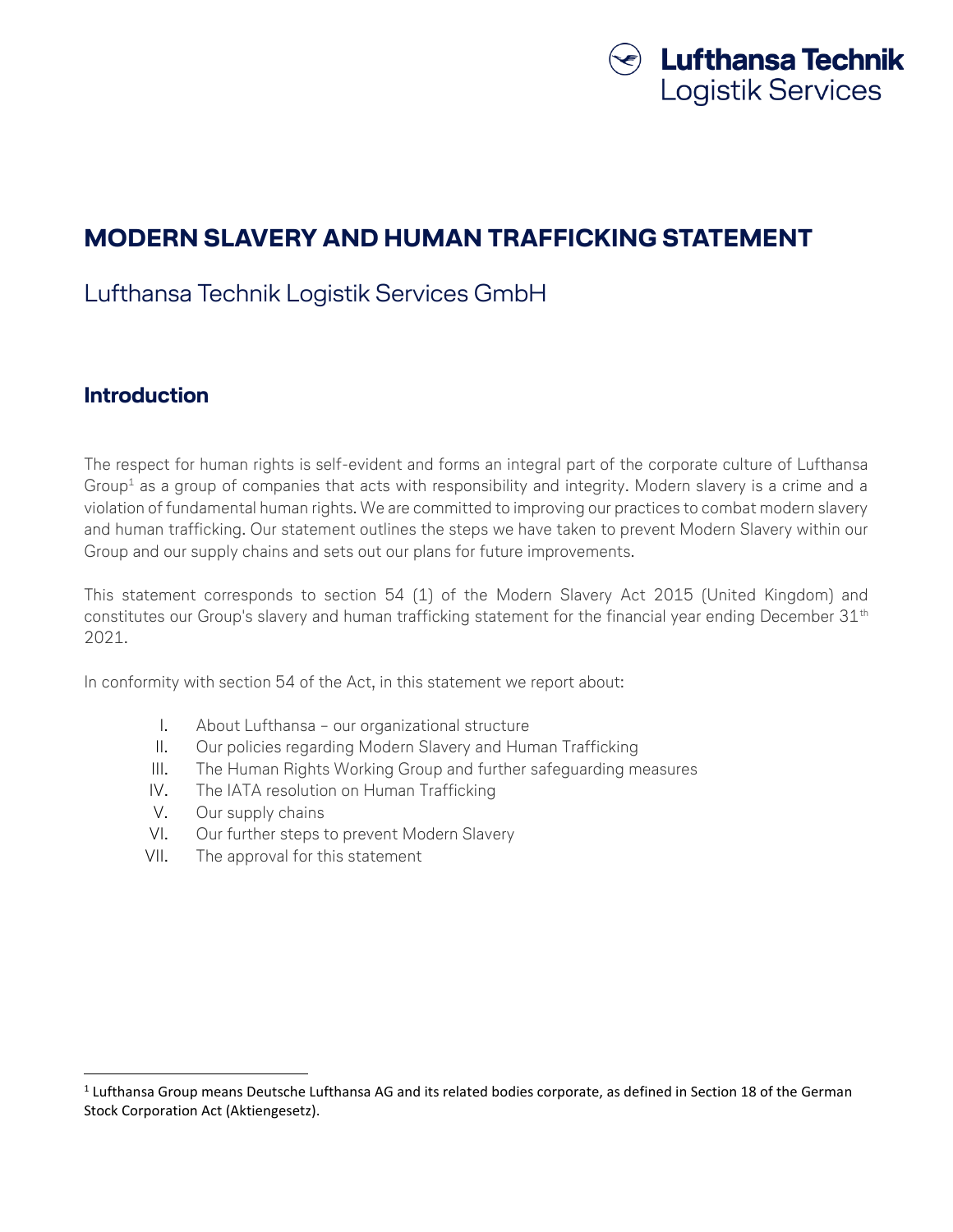

# **1 About Lufthansa Technik Logistik Services GmbH – our organisational structure**

Lufthansa Technik Logistik ServicesGmbH is part of the Lufthansa Group. The Lufthansa Group is an aviation group with worldwide operations and 105,290 employees and 517 subsidiaries and equity investments as of December 31<sup>th</sup> 2021.

The portfolio of Lufthansa Group comprises the business segments Network Airlines, Eurowings and Aviation Services. All business segments rank among the leading providers in their respective industries.

#### Network Airlines

The Network Airlines segment comprises Lufthansa, SWISS, Austrian Airlines and Brussels Airlines. With their multi-hub strategy, the Network Airlines offer their customers a premium, high-quality product and service, and a comprehensive route network combined with the highest level of travel flexibility.

#### Eurowings

The Eurowings business segment includes the flight operations of Eurowings and Eurowings Europe, as well as the equity investment in SunExpress. With Eurowings, the Lufthansa Group has an innovative offer for pricesensitive and service orientated customers in the structurally growing European direct traffic segment.

#### Aviation Services

The companies in the business segment Aviation Services are leaders in their worldwide markets and strengthen the portfolio of the Lufthansa Group. They include the business segments logistics, MRO and catering as well as other companies and Group functions.

Further information regarding the company's structure is described in detail on the Lufthansa Group's corporate website.

## **2 Our policies regarding Modern Slavery and Human Trafficking**

As a participant of the UN Global Compact since 2002, the Lufthansa Group attaches great importance in conducting its business in line with internationally acknowledged principles and is committed to embedding respect for human rights as an integral element of its corporate culture. The Group has a large unionized workforce represented by a number of different trade unions.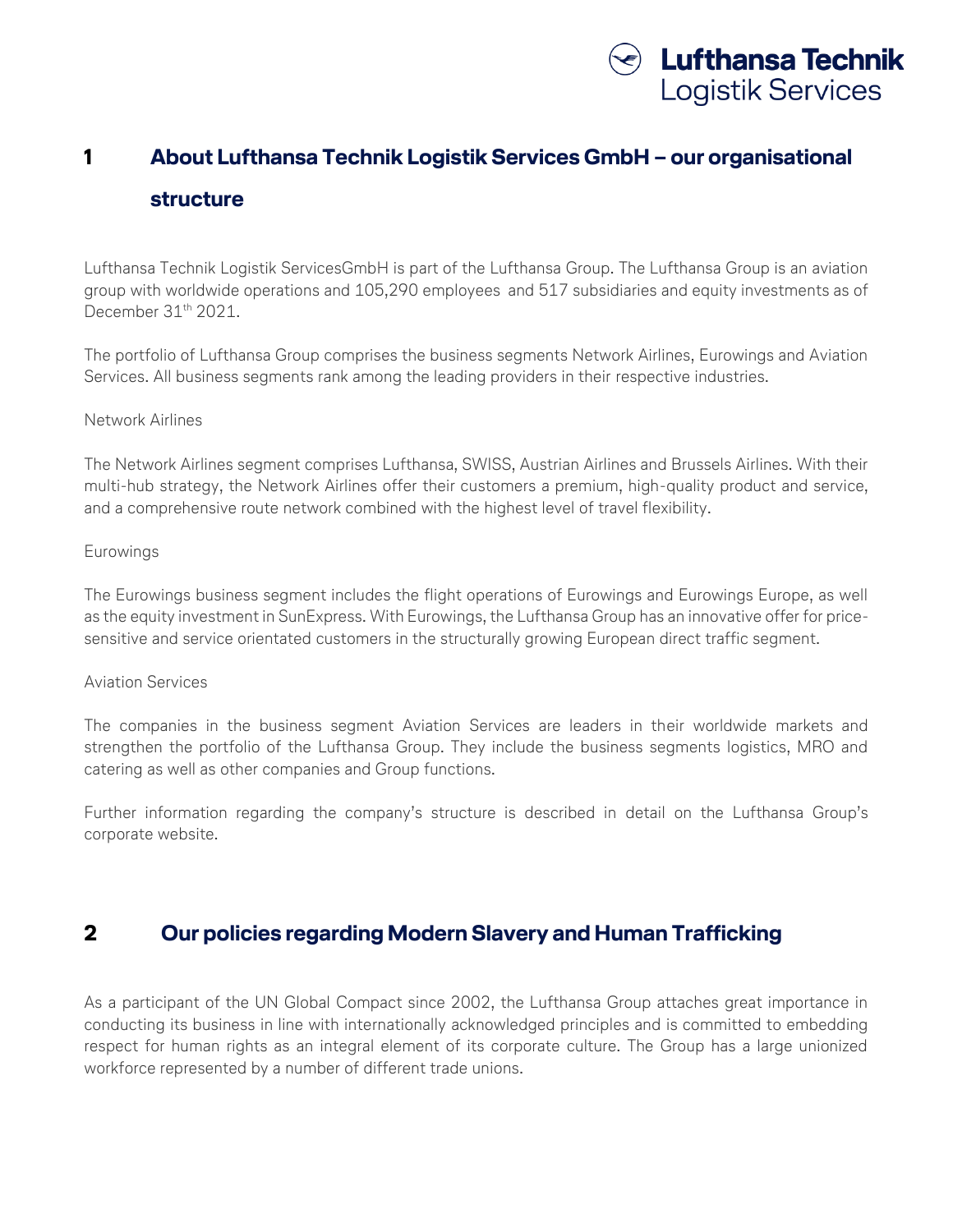

Our Group Companies consult with employee representative bodies, including trade unions and works councils.

The binding Code of Conduct documents the values, principles and standards of conduct of the Lufthansa Group. Point 6 expressly states, "We respect and uphold the dignity of our employees, customers, and business partners. In all our actions, we ensure that we act in accordance with human rights, the principles of the UN Global Compact, and recognize international labour and social standards. In particular, we reject child labour, forced labour, and exploitation or discrimination of any kind." The Code of Conduct is binding for all bodies, managers and employees of the Lufthansa Group.

The companies are obliged to identify human rights risks and report the type and number of suspicious incidents. Individual complaints can be made by third parties to the external ombudsman – confidentially if requested.

In 2021, Lufthansa Group established an electronic whistleblower system in addition to the existing ombudsman system to facilitate the submission of compliance related hints. In the upcoming reporting period, Lufthansa Group will expand this system also to human rights related hints.

Employees of the Lufthansa Group can also report to their manager, human resources department or the employee representatives. A works agreement with regard to grievance procedures is already in place for all employees in Germany.

## **3 Our Human Rights Working Group and further safeguarding measures**

A Human Rights Working Group was established within the Human Resources and Legal Affairs Division of the Executive Board in 2017 and comprises of representatives from all relevant head office functions and Group companies that are potentially at risk. The project group monitors and discusses any potential high and extreme risk areas, incidents and actions in relation to human rights with the specific field of modern slavery. The Working Group meets generally twice a year to monitor the Group's progress in tackling modern slavery.

Based on an analysis carried out by Verisk Maplecroft, an advisory company with recently renewed contract, an overview of all Group companies operating in high-risk and extreme-risk countries was drawn up, i.e. countries where the risk of human rights violations are particularly high. The country overview is regularly updated and regular meetings serve to communicate information and develop a uniform, group-wide position and strategy. Managers and Human Resources departments at these companies are made aware of their duty of care to avoid human rights violations and the realization of risks due to modern slavery. A specific annex was added to the employment contracts with these managers. In addition, awareness is created by means of focused internal communication to all the employees in the Group. This includes a statement by the Executive Board member for Corporate Human Resources and Legal Affairs emphasizing the responsibility of the Lufthansa Group as a global company that respects human rights.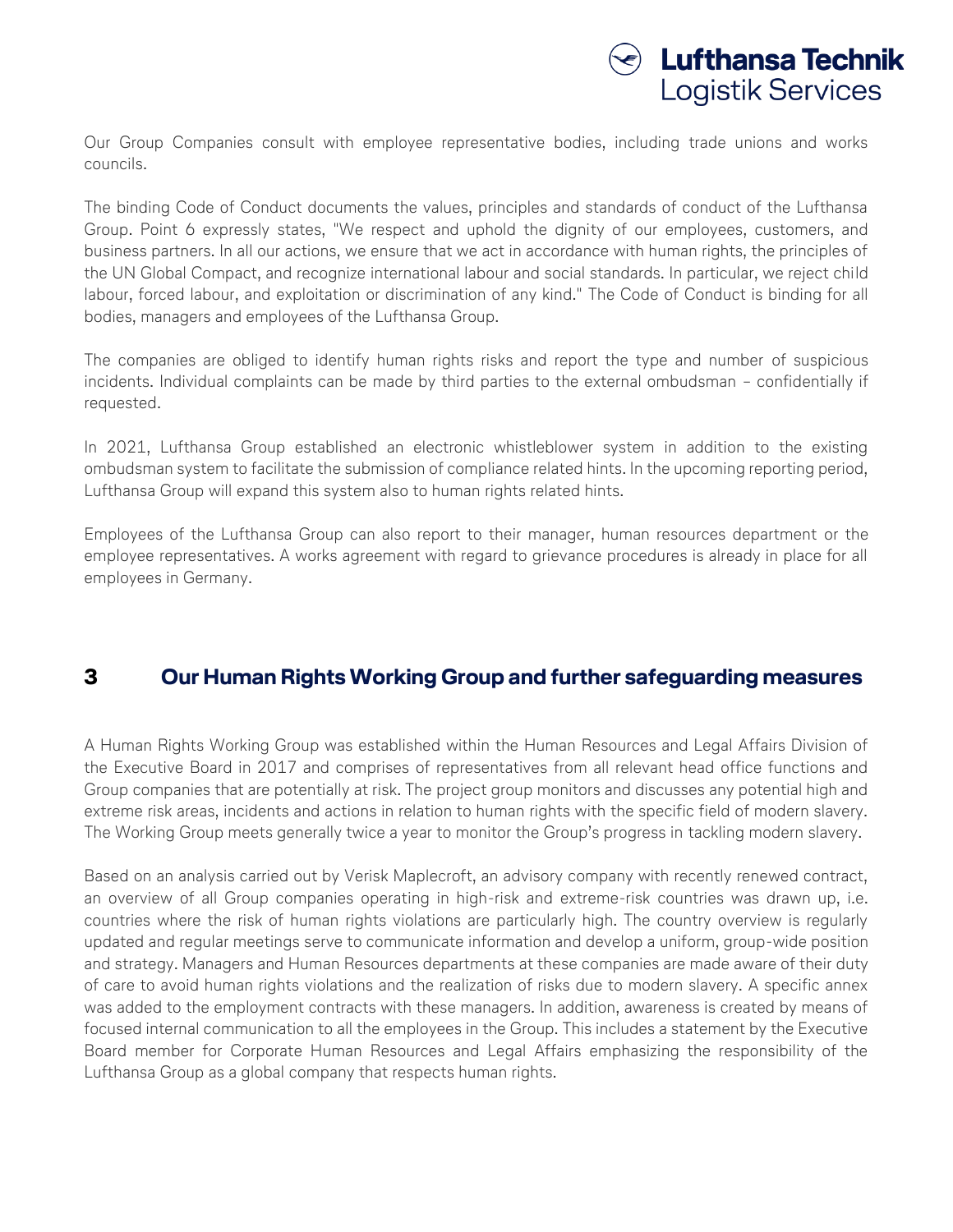

After the German Supply Chain Due Diligence Act (LkSG) was passed in the reporting year, it establishes further binding due diligence obligations for various companies of the Lufthansa Group from January 1, 2023, which are intended to ensure that human rights are respected in the supply chain. In its application, the LkSG addresses 12 human rights-related and eight environmental risks. The human rights-related risks, such as child labor, forced labor, slavery and slavery-like practices, are directly related to the measures and practices that the Lufthansa Group already undertakes today to prevent them. Due to the commitment of the Lufthansa Group from its Code of Conduct and the agreements referred to therein (such as the UN Global Compact), we decided to bundle the activities in this regard and also to take them into account in this statement.

## **4 The IATA resolution on Human Trafficking**

As a signatory to the IATA Resolution against Trafficking in Persons, ensuring an environment that is free from modern slavery and human trafficking is a matter of course for the Lufthansa Group. The legal prosecution of human trafficking is the responsibility of governments and national law enforcement agencies. Nevertheless, the Lufthansa Group is aware of the importance of this topic and recognizes that as an aviation company it can play a significant role in identifying potential criminal offences. It has therefore implemented a reporting process for flagging suspected cases of human trafficking that has been coordinated with the authorities.

In accordance with IATA recommendations, the Lufthansa Group has integrated the topic into regular pilot and flight attendant training in 2019. These employee groups are made particularly aware of potential signs of human rights violations. Due to the Corona pandemic, trainings have been paused temporarily in 2021 Steering and developing the management approach is the responsibility of the Anti-Human Trafficking Task Force, established in 2018, in which all Group companies and relevant Group Functions are represented.

# **5 Our Supply Chains**

Taking sustainability aspects in the supply chain into account is an important element of responsible production. This means that, in addition to economic aspects, impacts on the environment and society are taken into consideration during the procurement process. To meet the standards the Lufthansa Group sets for the sustainability of its own products, the Lufthansa Group relies on close collaboration with suppliers who share and implement these standards. This also forms part of the Lufthansa Group's Code of Conduct.

Lufthansa Group's procurement policy includes the obligation to assume social and environmental responsibility. It is to be understood as an overriding specification for all procurement units at Lufthansa Group companies. In addition, it serves as a handbook for buyers and all employees with contacts in the procurement markets. Appropriate training is available to all employees and is mandatory for the management level. Among other considerations, it requires that these obligations be included in contracts with suppliers: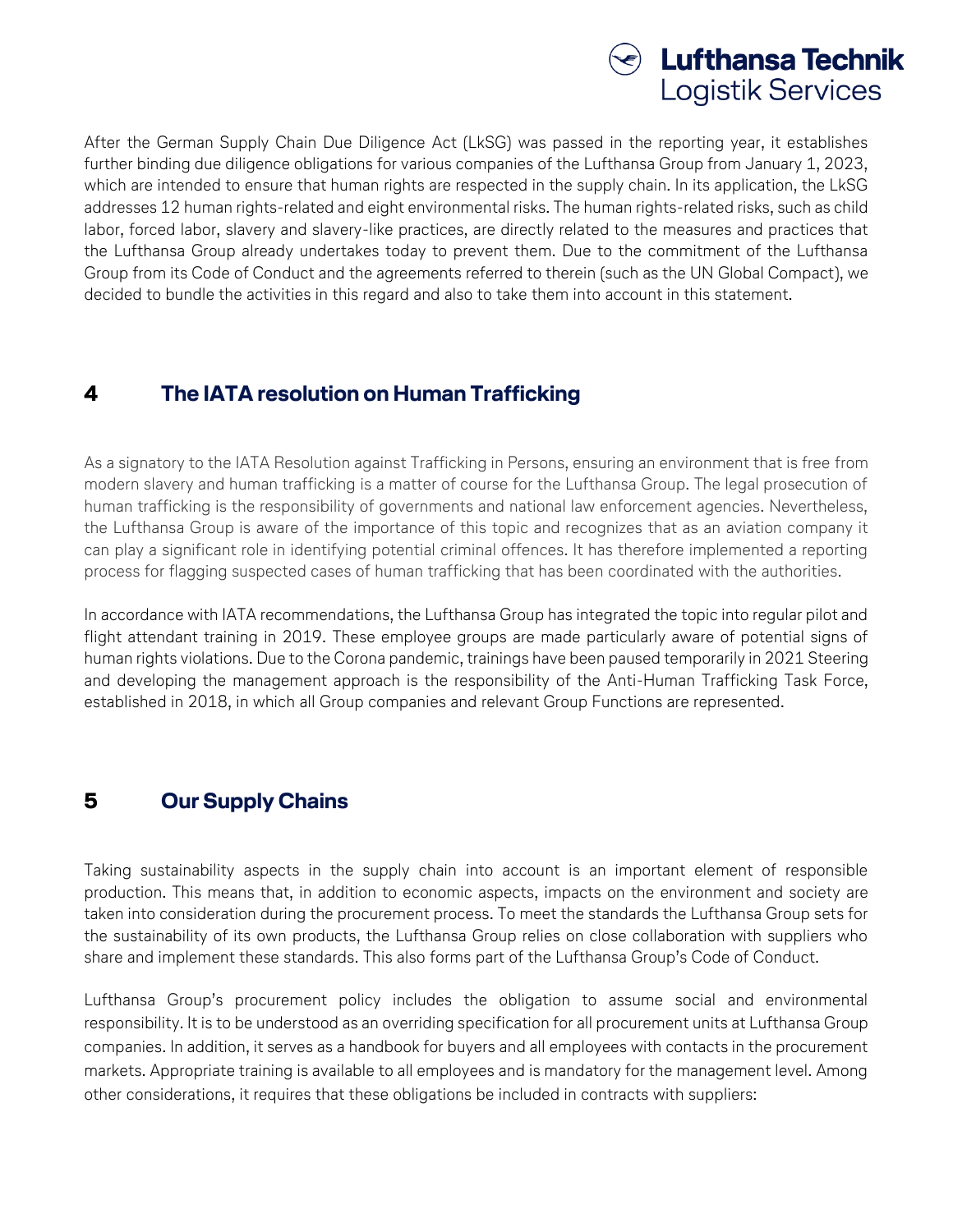

- to comply with the ten principles of the UN Global Compact,
- to comply with the four basic principles of the International Labour Organisation (ILO),
- the right to consent to announced and unannounced audits by companies of the Lufthansa Group,
- to accept the termination of the contract in the event that these contractual obligations are breached.

By imposing these obligations, the Lufthansa Group endeavours to ensure responsible practices by its direct suppliers and so to meet its own standards for corporate responsibility. The Lufthansa Group's expectations of its suppliers in terms of social, environmental and ethical responsibility are summarised and published in the Supplier Code of Conduct.

To identify the type and level of supplier risks, the procurement units responsible for product groups carried out a risk assessment for the suppliers. The risk assessment is included in the result of Lufthansa Group's risk management. The procurement process also includes supplier screening to identify risks during the onboarding process so that appropriate measures can be taken. To ensure compliance with Lufthansa Group standards, suppliers are subject to a comprehensive screening process (Business Partner Due Diligence – BPDD) before being contracted. If a supplier falls into a risk category (e.g. due to the country risk based on Verisk Maplecroft, or product group), such a screening is carried out, including consultation with external sources if necessary. The screening process is designed to help identify potential problems, determine what mitigating measures are required, or prohibit cooperation with the supplier in question.

The implementation of the required obligations in supplier contracts was included in the target agreement between the product group managers and the purchasing managers in Lufthansa Group companies in order to ensure that the required obligations are included in supplier contracts. A monitoring system was also set up during the reporting period to ensure implementation. The results of implementation form part of the performance evaluation for the managers in question.

# **6 Our further steps to prevent Modern Slavery**

The Lufthansa Group as a globally operating group of companies sees it as its responsibility to contribute. Companies do not control political developments in countries they operate in; however, they have a responsibility in the sphere of their work, especially towards their employees worldwide. In the coming year, the Group will look to further improve its structures, practices and trainings to fight Modern Slavery and Human Trafficking.